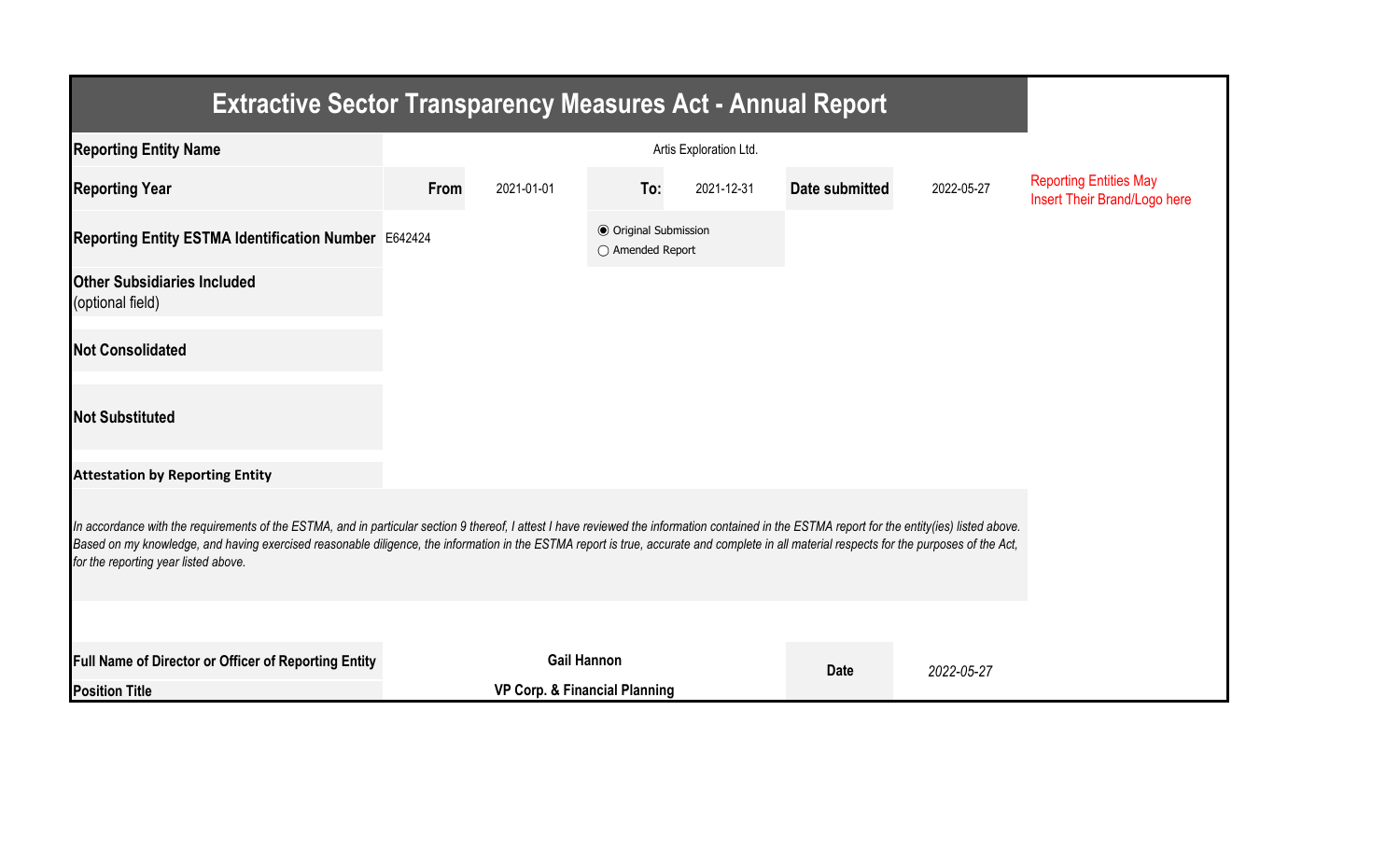| <b>Extractive Sector Transparency Measures Act - Annual Report</b> |                                                   |                                                                                 |                        |                  |         |                                |                |                  |                                                      |                               |                                                                                                                                                        |
|--------------------------------------------------------------------|---------------------------------------------------|---------------------------------------------------------------------------------|------------------------|------------------|---------|--------------------------------|----------------|------------------|------------------------------------------------------|-------------------------------|--------------------------------------------------------------------------------------------------------------------------------------------------------|
| <b>Reporting Year</b>                                              | From:                                             | 2021-01-01                                                                      | To:                    | 2021-12-31       |         |                                |                |                  |                                                      |                               |                                                                                                                                                        |
| <b>Reporting Entity Name</b>                                       |                                                   |                                                                                 | Artis Exploration Ltd. |                  |         | <b>Currency of the Report</b>  | CAD            |                  |                                                      |                               |                                                                                                                                                        |
| <b>Reporting Entity ESTMA</b><br><b>Identification Number</b>      |                                                   |                                                                                 | E642424                |                  |         |                                |                |                  |                                                      |                               |                                                                                                                                                        |
| <b>Subsidiary Reporting Entities (if</b><br>necessary)             |                                                   |                                                                                 |                        |                  |         |                                |                |                  |                                                      |                               |                                                                                                                                                        |
| <b>Payments by Payee</b>                                           |                                                   |                                                                                 |                        |                  |         |                                |                |                  |                                                      |                               |                                                                                                                                                        |
| <b>Country</b>                                                     | Payee Name <sup>1</sup>                           | Departments, Agency, etc<br>within Payee that Received<br>Payments <sup>2</sup> | <b>Taxes</b>           | <b>Royalties</b> | Fees    | <b>Production Entitlements</b> | <b>Bonuses</b> | <b>Dividends</b> | <b>Infrastructure</b><br><b>Improvement Payments</b> | Total Amount paid to<br>Payee | Notes <sup>34</sup>                                                                                                                                    |
| Canada - Alberta                                                   | Government of Alberta                             |                                                                                 |                        | 7,355,000        | 285,000 |                                | 631,000        |                  |                                                      | 8,271,000                     | Royalties of \$6,831,000 paid in-kind<br>and are valued at fair market value of<br>the volumes taken in-kind based on<br>Artis's realized sales price. |
| Canada - Alberta                                                   | <b>Kneehill County</b>                            |                                                                                 | 1,193,000              |                  | 5,000   |                                |                |                  |                                                      | 1,198,000                     |                                                                                                                                                        |
| Canada - Alberta                                                   | Government of Alberta                             | Alberta Energy Regulator                                                        |                        |                  | 373,000 |                                |                |                  |                                                      | 373,000                       |                                                                                                                                                        |
| Canada - Alberta                                                   | Town of Three Hills                               |                                                                                 |                        |                  | 300,000 |                                |                |                  |                                                      | 300,000                       |                                                                                                                                                        |
| Canada - Alberta                                                   | Village of Linden                                 |                                                                                 |                        |                  | 115,000 |                                |                |                  |                                                      | 115,000                       |                                                                                                                                                        |
| <b>Additional Notes:</b>                                           | Amounts have been rounded to the nearest \$1,000. |                                                                                 |                        |                  |         |                                |                |                  |                                                      |                               |                                                                                                                                                        |